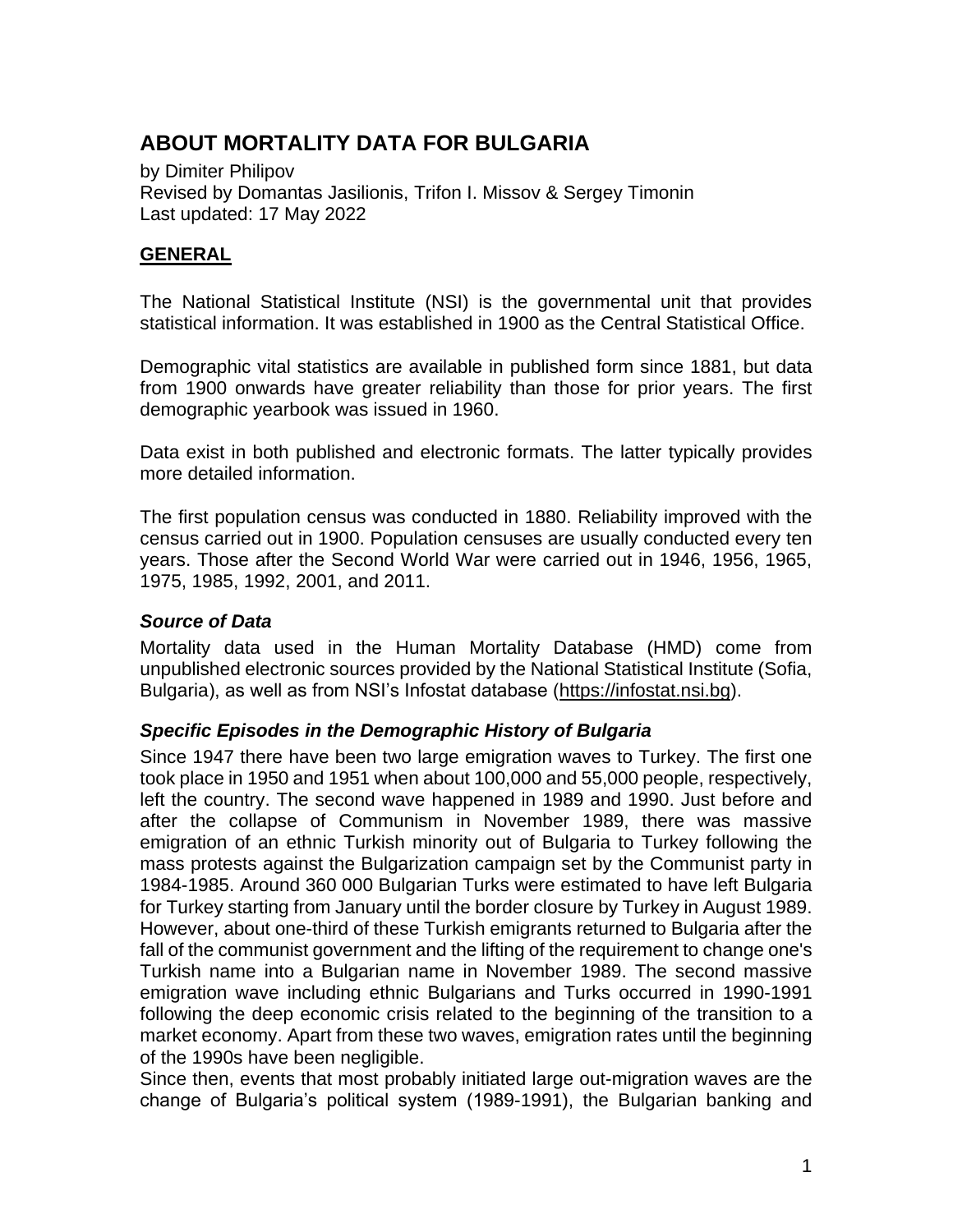currency crisis (1996-1997), the opportunity of the visa-free entrance to the EU for Bulgarian nationals (2001), and Bulgaria's entry into the EU (2007). It has been estimated that about 196,000 people left and 19,000 entered the country during the 1990s.

The 2000s were characterized by massive out-migration after Bulgaria joined the EU in 2007 when the NSI started providing out-migration numbers. Following the 2011 census, it has been estimated that from 2001 to 2011 Bulgaria recorded 160,897 out-migrants and only 14,347 registered in-migrants between 2007 and 2011. However, the official yearly out-migration numbers in 2007-2011 are questionable as the NSI was able to count only those who declared their departure to the Bulgarian authorities. The NSI reported a positive net migration flow during the COVID-19 pandemic of 43,421 people in 2020-21.

Birth rates were high towards the end of the 1940s, during the post-war compensation period with a total fertility rate of 2.8 in 1947 (Human Fertility Database). Significant fluctuations were observed with the introduction of a population policy in 1967, which contributed to a temporary rise in the number of births. The total birth count increased from a low of about 123,000 in 1966 to a high of 143,000 in 1969. A similar temporary rise was observed at the beginning of the 1970s with a total birth count of nearly 150,000 in 1974. It has regularly declined afterwards to reach a low of 64,000 first in 1997, and 59,000in 2020, after fluctuating between 59,000 and 80,000 in the interim.

## **TERRITORIAL COVERAGE**

There were no territorial changes in Bulgaria during the period covered by the HMD (1947-2020). However, numerous such changes took place prior to 1940.

## **DEATH COUNT DATA**

#### *Coverage and completeness*

National death statistics encompass all deaths that occurred in the resident population. Until 2009, the concept of infant death (adopted in 1970) differed from that used by the World Health Organization (WHO). The definition used by Estonia National Statistical Institute (NSI) was more restrictive than the WHO definition. For NSI, newborns weighing less than 1,000 grams and surviving for less than six days were registered as spontaneous abortions (i.e. miscarriages) rather than as infant deaths. The latter definition leads to the underestimation of the infant mortality rate (IMR) compared to that based on the WHO concept (Kingkade, Sawyer, 2001; Aleshina, Redmond, 2003; Gantcheva, Kolev, 2001). From 2009 onwards, Bulgaria has been using a definition which is close to the one recommended by WHO (for more details see the section on "Birth count data").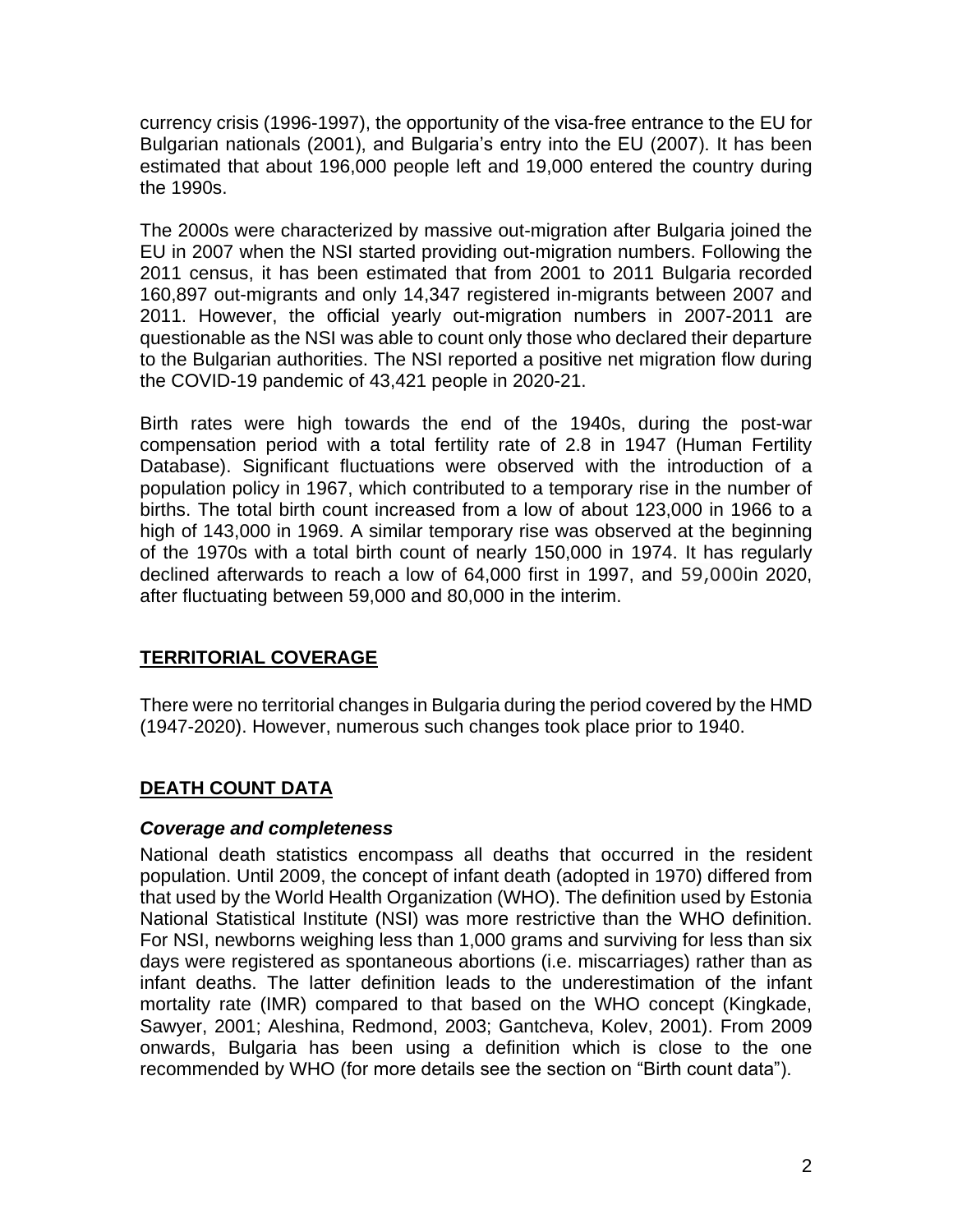#### *Specific details*

One major concern about the reliability of death statistics relates to the underestimation of infant mortality. According to Aleshina and Redmond (2003), Bulgaria was the only European country outside of the Commonwealth of Independent States in which the more restrictive "Soviet" definition of infant mortality persisted until 2008. Relying on indirect estimation techniques (e.g. comparing ratios of post-neonatal and neonatal mortality rates), Kingkade and Sawyer proposed an adjustment factor of around 1.5 (depending on the period) for the official counts of infant deaths.

A second issue relates to the quality of mortality data at older ages. Like in Russia and Lithuania (see the corresponding *Background and Documentation* files), the Bulgarian data exhibits some age heaping at 60, 70, 80, and 90 years between the end of the 1940s and the end of the 1950s (more details are provided below, in the section on "Data quality issues"). Furthermore, life expectancy at age 80 years appears to be suspiciously high in the 1950s and 1960s compared for instance to Sweden and might reflect significant age overstatement in the population.

Besides the aforementioned problems, there are other discrepancies in the data on deaths for particular years. For example, in 1986, there is an unexplained drop in the number of deaths within the 1900 cohort so that the mortality rate among 86-year-old people is substantially lower in this particular year compared to the surrounding years.

There are also problems with mortality estimates for 1994. Unfortunately, in this case, our method, which entails splitting death counts in the open age interval 80+ into Lexis triangles, yields implausible results. After applying this method, mortality rates at ages 80-89 years exhibit a sudden drop, while mortality for all ages above 90 years increases unexpectedly (Appendix 2, Figures 2.C and 2.D).

## **POPULATION COUNT DATA**

#### *Coverage and completeness*

Until 1964, NSI reports the actual population numbers. The actual population consists of the *de facto* population, to whom are added residents who are temporarily abroad. For years since 1965, the NSI reports the resident population counts. The numbers refer to the end-of-the-year population. Data by single years of age are available in electronic form.

The population census counts the actual and the resident population. Relevant publications distinguish between the resident population, the *de facto* population, and the population actually present.

#### *Specific details*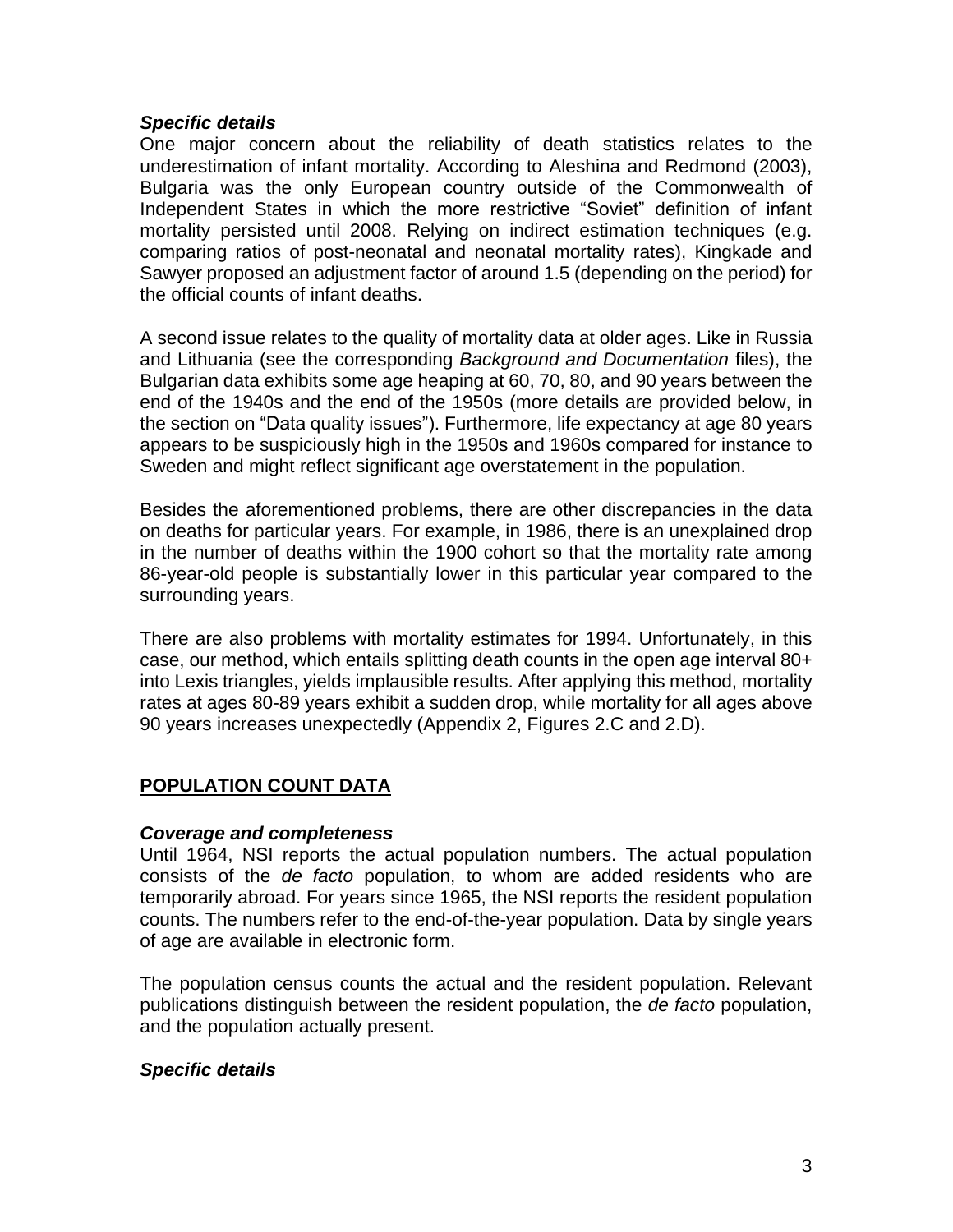Official population estimates are provided by age, ending with an open age interval at the highest ages. Until 1994, the open age interval was 100 and older. In 1995, it was 90 and older, whereas in 1996 and 1997 it was 80 and older. For 1998 and 1999, the data were provided with an even broader open age interval (75+ and 70+, respectively). The latter aggregations may indicate errors in population estimates at older ages. Furthermore, all the above-mentioned data for the 1990s are post-censal population estimates, which have not been revised according to the census of 2001. Official population estimates for the end of the 1980s and 1990s show significant fluctuations and discrepancies due to unregistered emigration during the period. A notable discrepancy between the official postcensal estimates for December  $31<sup>st</sup>$ , 2010 and the 2011 census counts (as of February  $1<sup>st</sup>$ , 2011) results from significant unregistered emigration during the 2000s. This difference represents about 140,000 people.

Taking into account these data quality problems, we decided not to use the official estimates for the period 1989-2011 for further calculations of the mortality surface. Official population estimates are thus used for the period 1947-1988 only and three series of inter-censal estimates are computed following the HMD methodology for the period 1989-2010. The first set of estimates refers to the period from 1988 (a pseudo-census point) to 1992 and the second set of estimates covers the period from 1992 to 2000. For more details about this procedure, see below the section about "Data quality issues." The third set of estimates for 2002-2011 was derived using two pseudo-census points (December 31 population estimates for 2001 and 2011) instead of the 2001 and 2011 census counts. Population counts from 2011 onwards are the official NSI post-censal (December 31<sup>st</sup>) estimates.

## **BIRTH COUNT DATA**

## *Coverage and Completeness*

Births refer to the resident population. Until 2009 the definitions of a live birth, a stillbirth, and a spontaneous abortion notably differed from the internationally accepted concept. Since 2009, these definitions have become close to the WHO definition.

## *Before 2009:*

Live births included all births of newborns weighing at least 1000 grams and exhibiting any sign of life, irrespective of the duration of the pregnancy. Newborns weighing less than 1000 grams were counted as live births only if they survived for at least six full days, otherwise they were registered as spontaneous abortions (if gestation lasted for less than 28 weeks or their height was no more than 35 centimeters) or as stillbirths (if gestation lasted for at least 28 weeks or their height was over 35 centimeters)<sup>1</sup>.

<sup>1</sup> NSI, 2012.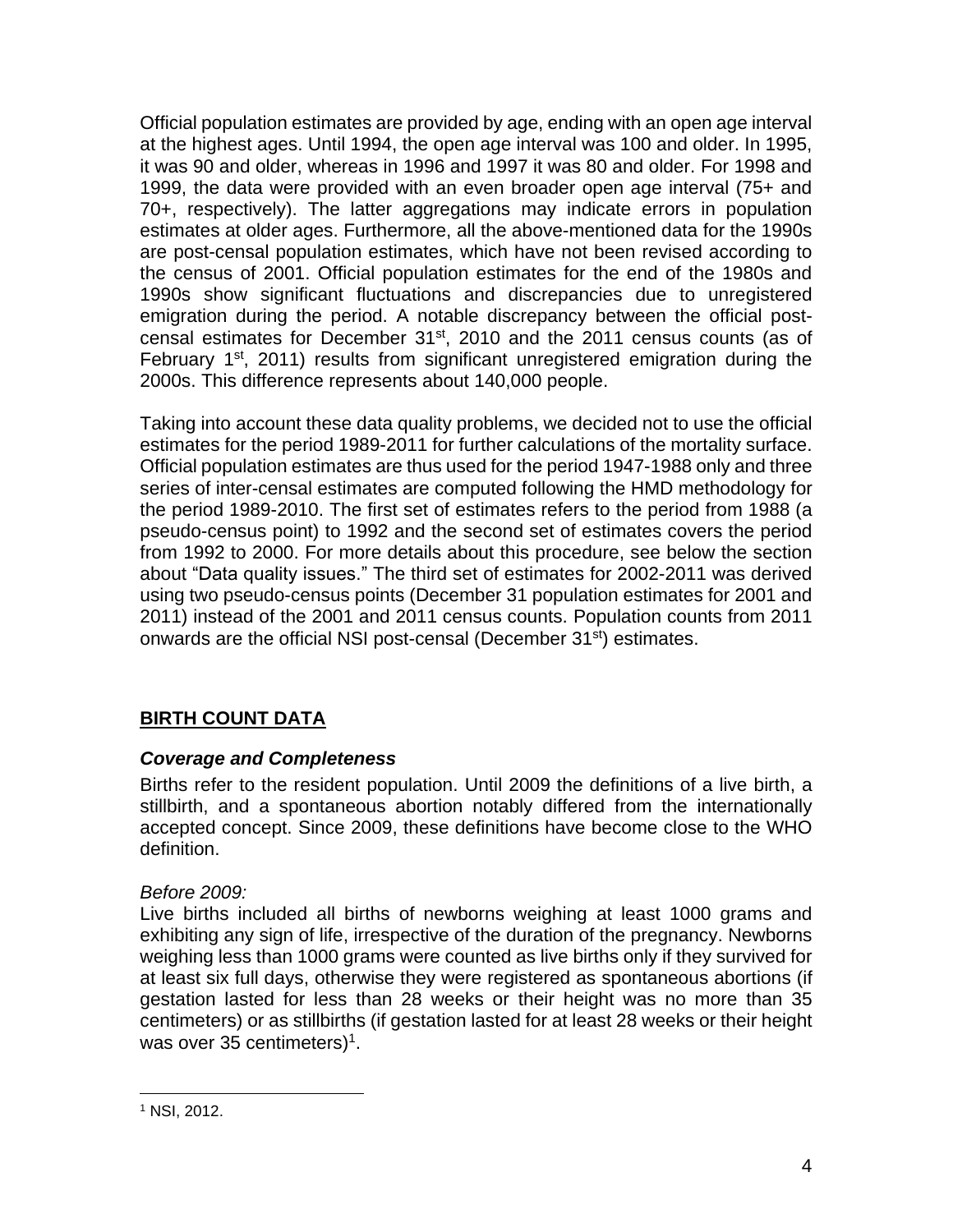#### *Since 2009:*

Live births include all births of newborns showing any evidence of life irrespective of the duration of the pregnancy. If the weight of a newborn is less than 600 grams and/or the duration of the pregnancy is less than 22 weeks, these births are counted as live births only if the newborn survived for at least three days after delivery. Newborns weighing at least 600 grams, showing no sign of life, and born after at least 22 weeks of gestation are registered as stillbirths. Newborns weighing less than 600 grams, showing no sign of life and born before completing 22 weeks of gestation are recorded as spontaneous abortions. Spontaneous abortions also include newborns weighing less than 600 grams and surviving less than three days after delivery<sup>2</sup>.

# **DATA QUALITY ISSUES**

*Problems with the official population estimates for the period 1986-2010* Bulgarian data on death and population counts cover the period from 1947 to 2020. However, for the estimation of mortality surfaces in the HMD, the official annual population estimates were used only for 1947-1988 and 2011-2020.

The official population estimates for Bulgaria show a sudden drop in the total population count for census years 1985, 1992, and 2001 (Figure 1). For example, according to the official data, the total number of males decreased by about 252,000 between 1991 and 1992 (census year). A similar notable discrepancy is found when comparing the official post-censal estimates for December 31<sup>st</sup>, 2010 to the 2011 census counts (as of February  $1<sup>st</sup>$ , 2011).

Discontinuities in the population trends are due to several factors. First, it seems that population estimates have not been recalculated backwards based on the corresponding latest censuses. Thus, the available data consist of post-censal estimates rather than inter-censal population estimates. Second, population estimates were greatly affected by unregistered emigration (especially during the period from 1989 to 2010) not accounted for in the official statistics. The NSI has been reporting migration numbers only since 2007. They do not seem to be realistic at least for 2007 and 2008: in 2007 NSI reports official out-migration of 2,958 whereas Table 1 (containing migration of Bulgarians to selected receiving countries) suggests there are at least 60,406 people who left the country; in 2008 the numbers are respectively 2,112 (NSI) and 52,025 (from selected foreign statistical offices) (Table 1). Eurostat, which cross checks migration statistics among European states, has published NSI's numbers (all marked as "provisional") only for 2007 and from 2012 onwards.

For 1992-2011, as we do not have additional data sources on Bulgarian migration, we calculated our own inter-censal population estimates, thus eliminating the

<sup>2</sup> NSI, 2012.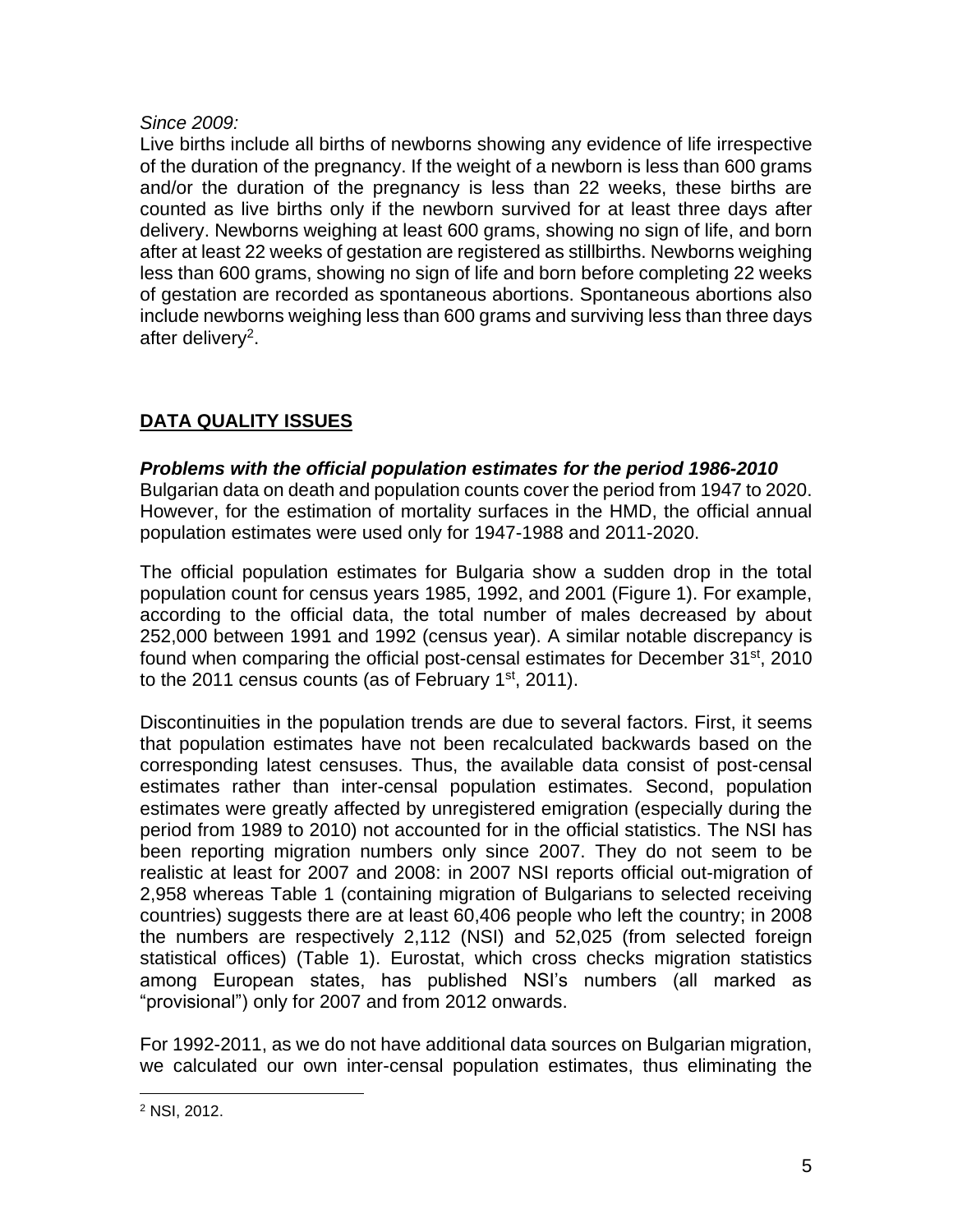discontinuities observed between 2000 and 2001 and between 2010 and 2011. However, this standard solution does not provide plausible results for the years from 1985 to 1992 because of an irregular pattern of out-migration. The intercensal survival method described in the *Methods Protocol* of the HMD assumes that migration is evenly distributed between two census points, which thus substantially over-estimates Bulgaria's out-migration in the 1985-1988 period.

After analyzing additional data (including indirect migration estimates), we decided to split the 1985-1992 inter-censal period into two sub-periods: 1985-1988 (a period of stable and negligible migration) and 1989-1992 (a period of substantial out-migration). The official population estimates were used for the former period, but new population estimates were calculated for the latter period. Specifically, the year 1988 was treated as a "pseudo-census point" for the start of the interval and the 1992 census counts were used to end the interval. The standard inter-censal survival method described in the HMD *Methods Protocol* was then used to derive January 1<sup>st</sup> population estimates for years 1989 to 1992.

Population estimates for the years 2002-2010 should be considered with caution as they result from a uniform redistribution of the number of individuals needed to match the 2001 and 2011 census figures. Most probably, such a redistribution does not reflect the actual emigration pattern that might have exhibited peaks in 2007 and perhaps 2008, the first two years after Bulgaria joined the European Union. Such evidence emerges, for example, from the official statistics on registered immigrants in Germany, the UK, and the Netherlands though the numbers do not match the out-migration to these countries reported by NSI. As a result, there is neither consensual nor reliable year-by-year migration statistics for the years 2001-2011. In this period, Eurostat reports the NSI out-migration figure only for 2007. The number 2,958 underestimates by far the real emigration flow implied by statistics from other European countries on the number of foreign born from Bulgaria. For instance, Germany alone reports 24,093 newly registered Bulgarian citizens in this one year (see Table 1).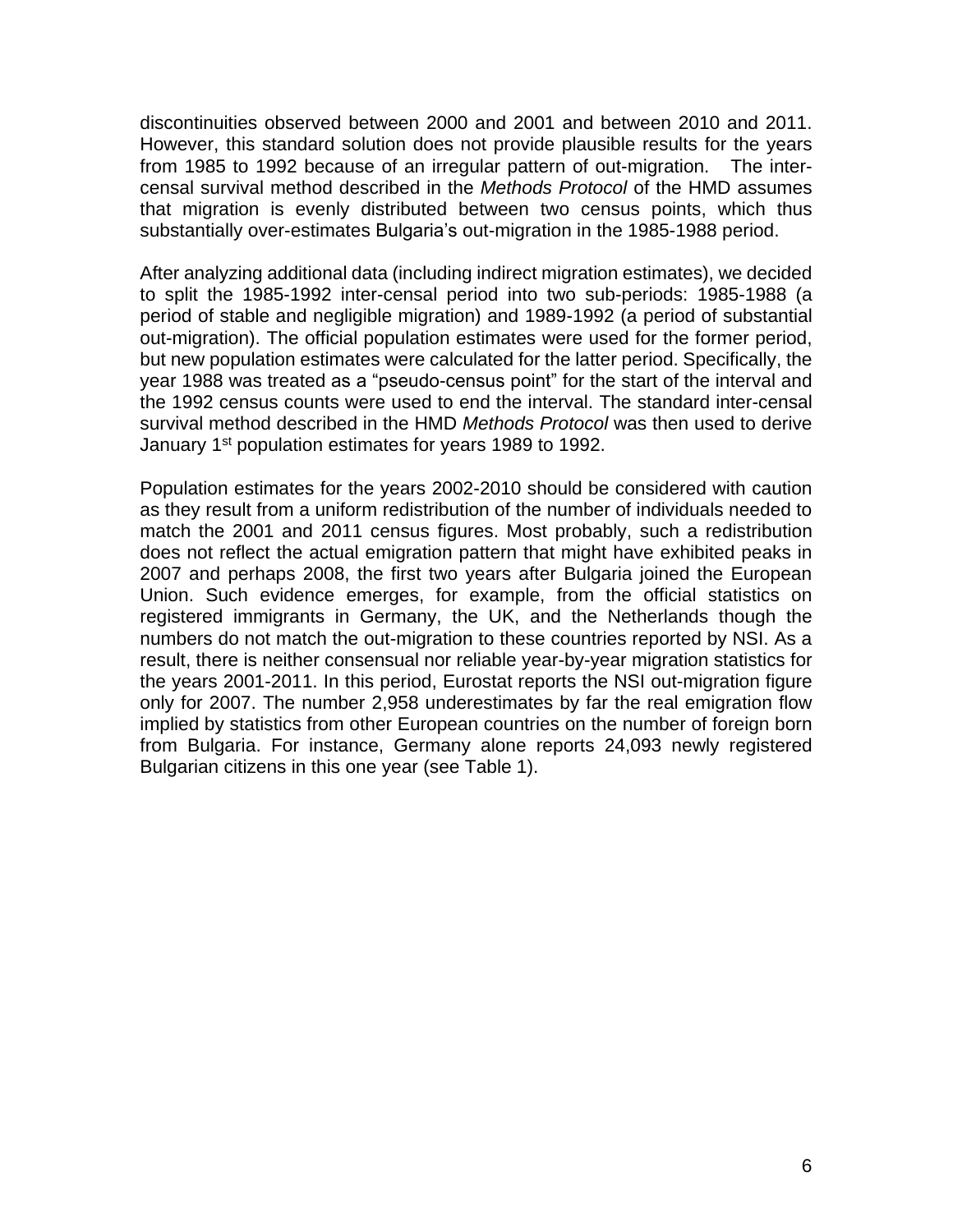

**Figure 1.** Trends in the official population by sex, Bulgaria, 1961-2011

## *Underreporting of infant deaths*

Before 2009, under-reporting of infant mortality was the most serious problem related to the quality of mortality statistics in Bulgaria. Kingkade and Sawyer (2001) suggested that an unexpectedly high ratio of post neonatal to neonatal probabilities of dying indicated some under-reporting of infant deaths. The ratio was found to be about 0.85 for Bulgaria, while the corresponding figure was only 0.43 for Western Europe and about 0.50 for countries in Central Europe and for the Baltic States (Aleshina, Redmond, 2003). Taking into account the discrepancies in the reported count of infant deaths, Kingkade and Sawyer (2001) estimated that the infant mortality rate based on the internationally accepted definition was about 57% higher than that reported by the Bulgaria NSI. However, it is difficult to prove whether such a substantial portion of infant deaths is really being excluded (Aleshina, Redmond, 2003).

#### *Age heaping and overstatement in deaths*

Age heaping at older ages is often considered as one of the most serious problems with mortality statistics in countries of the former USSR (Anderson & Silver, 1997). For example, Zakharov (2002) has showed that age heaping is very pronounced at 70, 80 and 90 years in the Russian data for the period before 1970 (see the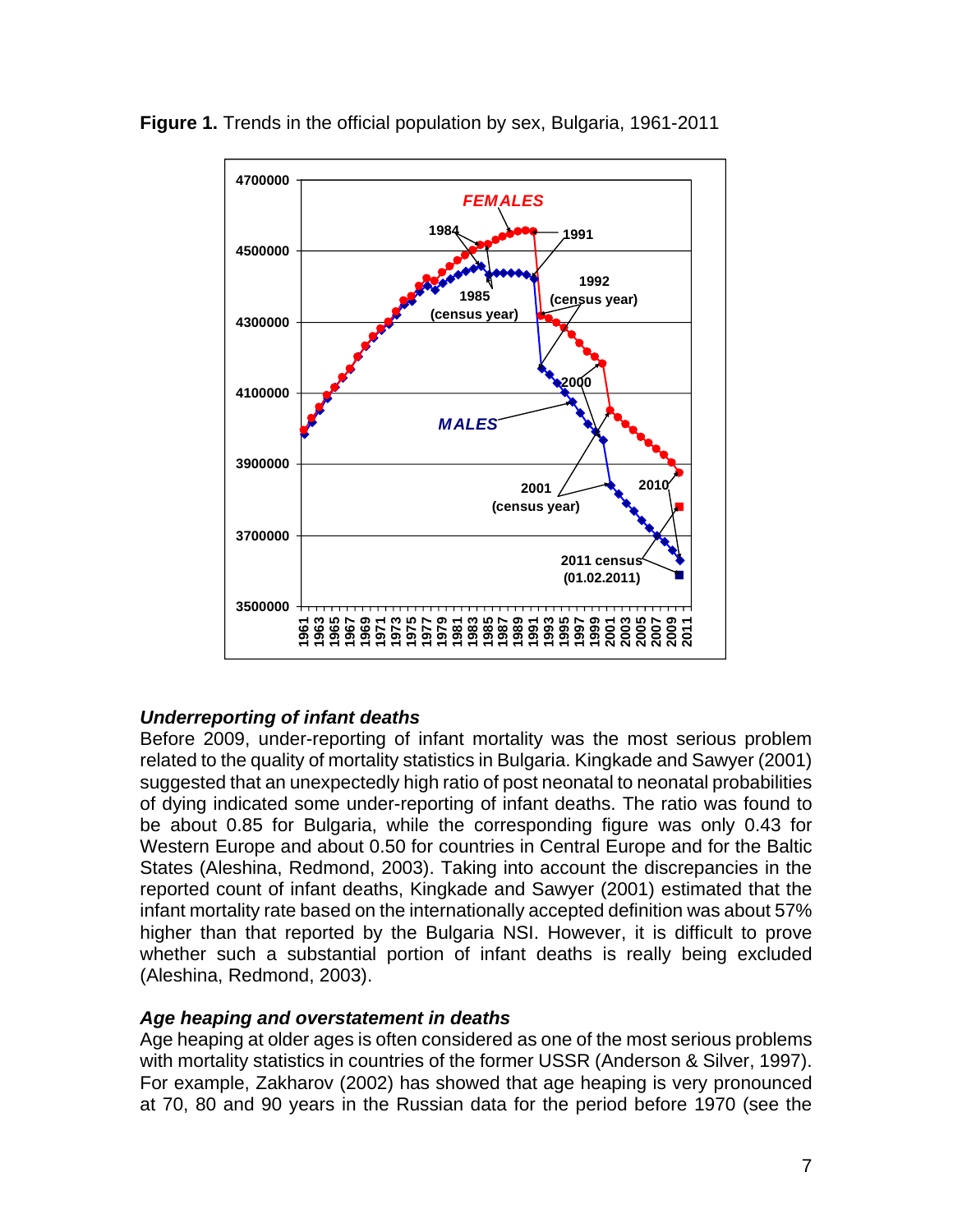Russian *Background and Documentation* file in the HMD). Using the same procedures, we found possible age heaping for the years before 1960. Figure 2 (Appendix 2) shows that mortality at ages 60, 70, 80, and, especially, at age 90 is often higher than at ages 61, 71, 81, and 91, respectively.

In addition, Figure 3 (Appendix 2) demonstrates that life expectancy at age 80 is probably overstated for both males and females until the end of the 1960s. For example, the estimates suggest that life expectancy for Bulgarians exceeded that of their Swedish counterparts by more than one year in 1958. These implausible values can be attributed to age exaggeration in both deaths and population estimates.

Given the aforementioned data quality problems, the data for Bulgaria should be used with caution for the period before 1970 and, regarding the population numbers, for the years 2002-2010.

|      | <b>GER</b> | <b>IRE</b> | <b>ESP</b> | <b>ITA</b> | <b>NLD</b> | <b>SWE</b> | UK   | <b>NOR</b> | <b>SWI</b> | <b>AUT</b> | <b>TOTAL</b> |
|------|------------|------------|------------|------------|------------|------------|------|------------|------------|------------|--------------|
| 2001 | 13156      |            | 11771      |            | 325        | 119        | 481  |            |            | 891        | 26743        |
| 2002 | 13191      |            | 15872      |            | 433        | 149        | 2369 | 121        |            | 1472       | 33607        |
| 2003 | 13369      |            |            |            | 473        | 152        | 3784 | 100        | 370        | 1728       | 19976        |
| 2004 | 11586      |            | 20997      |            | 402        | 123        | 1392 | 103        | 364        | 1677       | 36644        |
| 2005 | 9057       |            | 18377      |            | 415        | 100        |      | 114        | 368        | 1388       | 29819        |
| 2006 | 7749       | 98         | 21748      |            | 450        | 123        |      | 86         | 369        | 1214       | 31837        |
| 2007 | 20919      | 92         | 31331      |            | 4908       | 1159       |      | 193        | 336        | 1468       | 60406        |
| 2008 | 24093      | 105        | 10771      | 8436       | 5231       | 962        |      | 393        | 372        | 1662       | 52025        |
| 2009 |            | 160        | 7686       | 6244       | 3097       | 767        |      | 366        | 536        |            | 18856        |
| 2010 |            | 144        | 8389       | 5877       | 3059       | 629        |      | 623        | 621        |            | 19342        |
| 2011 |            | 156        | 9893       | 5101       | 3326       | 600        |      | 697        | 654        | 2082       | 22509        |
| 2012 |            | 156        | 6224       | 4794       | 2946       | 764        |      | 945        | 711        | 2246       | 18786        |
| 2013 |            | 144        | 4947       | 3734       | 2662       | 862        |      | 1171       | 767        |            | 14287        |
| 2014 |            | 182        | 4699       | 2932       | 3541       | 934        | 9153 | 949        | 703        | 3847       | 26940        |
| 2015 |            | 93         | 4921       | 2794       | 3534       | 877        |      | 879        | 671        | 3830       | 17599        |

Table 1: Number of registered immigrants from Bulgaria by the official authorities in the receiving countries (2001-2015)

Source: Eurostat, 2019.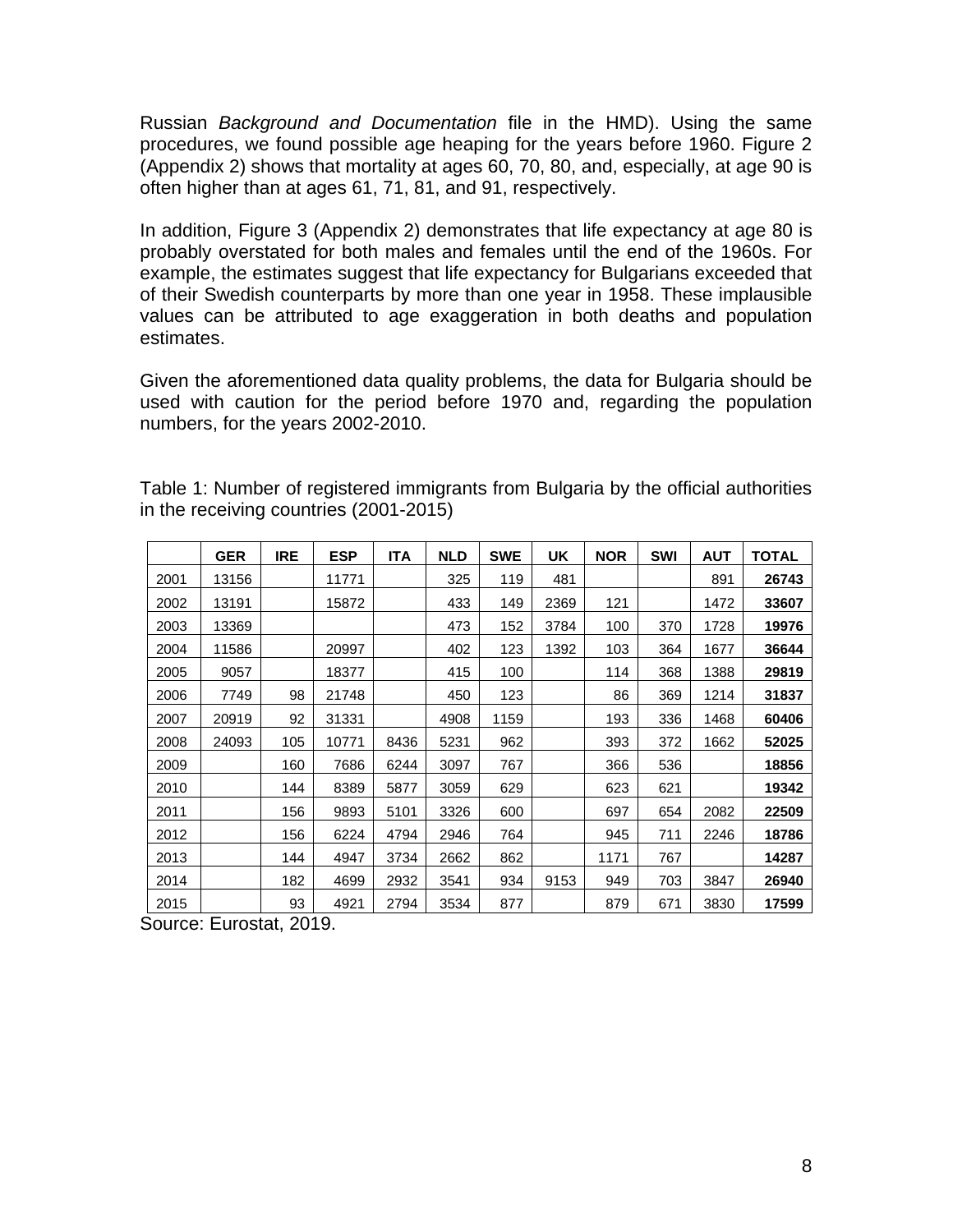|      | <b>In-migration (NSI)</b> | <b>Out-migration (NSI)</b> | <b>Out-migration (Table 1)</b> |
|------|---------------------------|----------------------------|--------------------------------|
| 2007 | 1561                      | 2958*                      | 60406                          |
| 2008 | 1236                      | 2112                       | 52025                          |
| 2009 | 3310                      | 19039                      | 18856                          |
| 2010 | 3518                      | 27708                      | 19342                          |
| 2011 | 4722                      | 9517                       | 22509                          |
| 2012 | 14103                     | 16615*                     | 18786                          |
| 2013 | 18570                     | 19678*                     | 14287                          |
| 2014 | 26615                     | 28727*                     | 26940                          |
| 2015 | 25223                     | 29470*                     | 17599                          |
| 2016 | 21241                     | 30570*                     |                                |
| 2017 | 25597                     | 31586*                     |                                |
| 2018 | 29559                     | 33225                      |                                |
| 2019 | 37929                     | 39941                      |                                |
| 2020 | 37364                     | 6649                       |                                |

Table 2: Reported in- and out-migration by NSI (2007-2020) and comparison to total out-migration according to Table 1

\*Numbers published by Eurostat

## **Revision NOTES**

#### **Changes with the December 2017 revision:**

**Life tables:** All life tables have been recalculated using a modified methods protocol. The revised protocol (Version 6) includes two changes: 1) a more precise way to calculate a0, the mean age at death for children dying during the first year of life and 2) the use of birth-by-month data (where and when available) to more accurately estimate population exposures. These changes have been implemented simultaneously for ALL HMD series/countries. For more details about these changes, see the revised Methods Protocol (at http://v6.mortality.org/Public/Docs/MethodsProtocol.pdf), particularly section 7.1 on Period life tables and section 6 and Appendix E, on death rates. The life tables calculated under the prior methods (Version 5) remain available at v5.mortality.org but will not be further updated in the future.

#### **Changes with the September 2019 revision:**

**Population:** New inter-censal population estimates for 2002-2010 have been calculated according to the HMD methodology. New post-censal population estimates (based on the 2011 population census) for 2011-2017 added to the series.

**Deaths:** Death counts for 2011-2017 have been added to the series. **Live births:** Annual births by sex have been extended to the year 2017.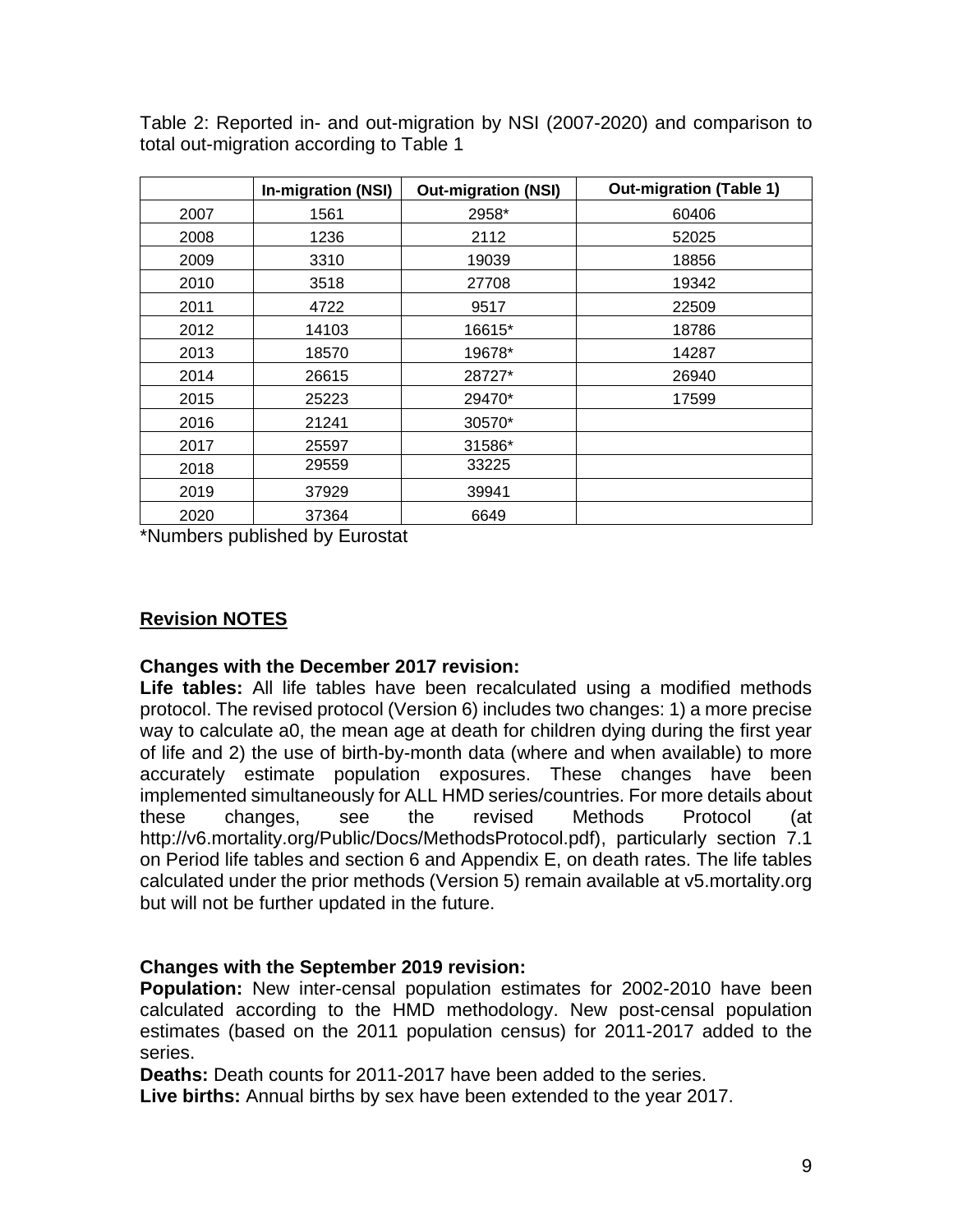**Monthly live births:** A new input file containing the total numbers of live births by month for 1900, 1905, 1910, 1920, 1925, 1930, 1935, and 1939-2017 has been added to the input database.

#### **ACKNOWLEDGEMENTS**

We would like to thank Yordan Kalchev, Krasimira Krusteva, Magdalena Kostova, Detelina Popcheva and their colleagues at the National Institute of Statistics for their help and cooperation in obtaining the Bulgarian data. We also thank Dora Kostova for assistance in getting these data.

#### **REFERENCES**

- Aleshina, N., Redmond, G. (2003). *How high is mortality in Central and Eastern Europe and the CIS?* Florence, Italy: *UNICEF Innocenti Working Papers*, No.95, 44p.
- Anderson, B.A., Silver, B.D. (1997). Issues of Data Quality in Assessing Mortality Trends and Levels in the New Independent States. Pp.120-154 in: *Premature Death in the New Independent States*. Washington, DC, USA: National Academy Press.
- Gantcheva, R., Kolev, A. (2001). *Children in Bulgaria: growing impoverishment and unequal opportunities.* Florence, Italy: *UNICEF Innocenti Working Papers*, No. 84, 69p.
- Kingkade, W., Sawyer, C. (2001*). Infant mortality in Eastern Europe and Former Soviet Union before and after the breakup*. Paper presented at the IUSSP conference. Salvador de Bahia, Brazil: 23p.
- NSI (National Statistical Institute) (2012). *Population - Methodological Annotations*. Retrieved 13 April 2012. (http://www.nsi.bg/otrasalmetodologiaen.php?otr=53).
- IOM (2003). *Bulgaria: The social impact of seasonal migration*. Vienna, Austria: *Migration Trends in Selected Applicant Countries, Vol. 1,* 106 p.
- Zakharov (2002). Some data problems revealed (research note). in: *About mortality data for Russia*. Retrieved 08 November 2004 (http://www.mortality.org).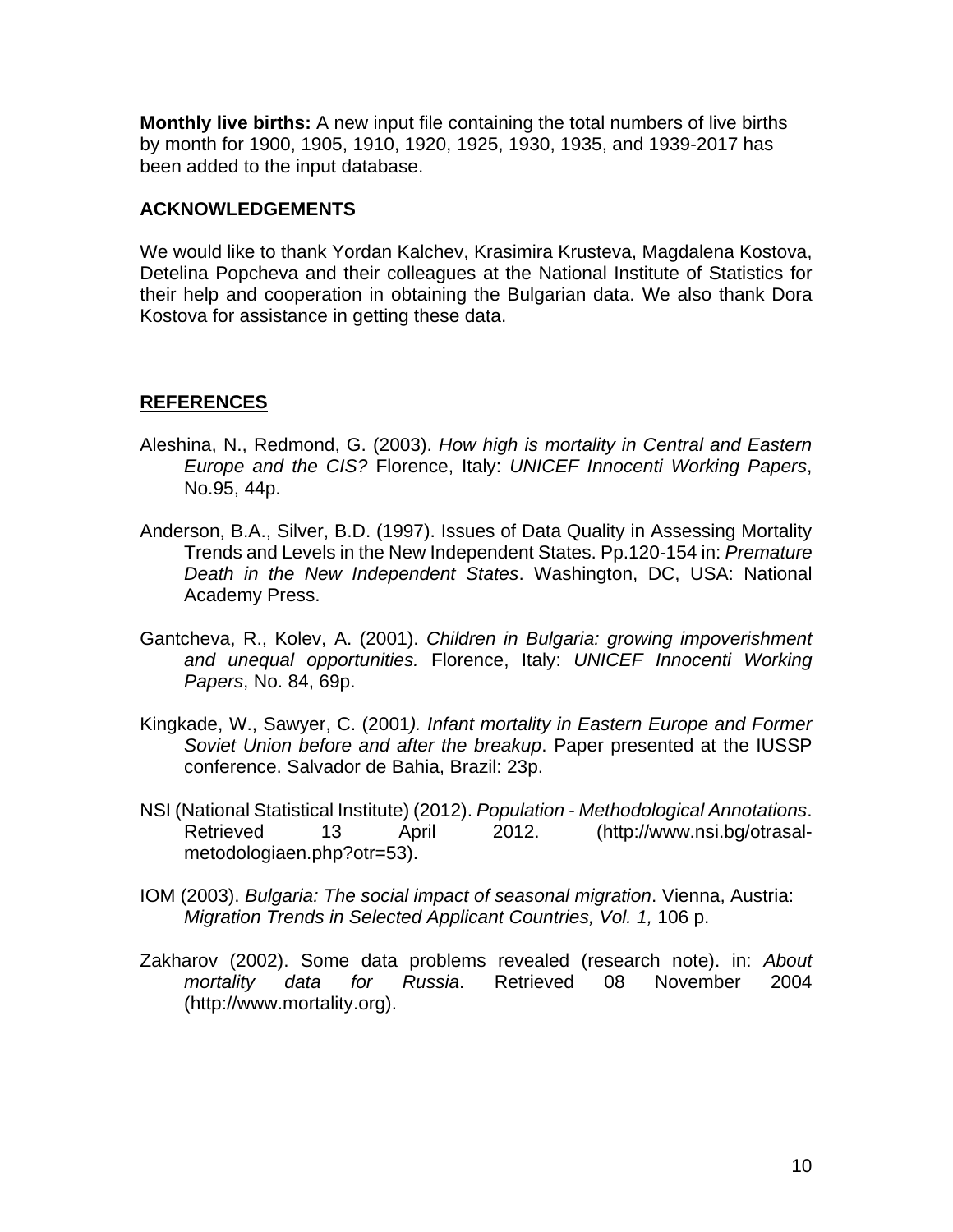# **APPENDIX 1**

# **DESCRIPTION OF DATA USED FOR LEXIS DATABASE**

# **DEATHS**

| <b>Period</b> | <b>Type of Data</b>                                                                                                             | Age<br>grouping                | <b>Comments</b> | <b>RefCode(s)</b> |
|---------------|---------------------------------------------------------------------------------------------------------------------------------|--------------------------------|-----------------|-------------------|
| 1947-1992     | Annual number of deaths<br>in the resident population,<br>by sex, year of birth, and<br>single year of age (Lexis<br>triangles) | 0, 1, 2,<br>$100+,$<br>unknown |                 | $\mathbf 1$       |
| 1993          | Annual number of deaths<br>in the resident population,<br>by sex and single year of<br>age (1x1 squares)                        | 0, 1, 2,<br>$100+$             |                 | $\mathbf 1$       |
| 1994          | Annual number of deaths<br>in the resident population,<br>by sex and single year of<br>age (1x1 squares)                        | 0, 1, 2,<br>$80+$              |                 | $\mathbf 1$       |
| 1995          | Annual number of deaths<br>in the resident population,<br>by sex, year of birth, and<br>single year of age (Lexis<br>triangles) | 0, 1, 2,<br>$100+,$<br>unknown |                 | 1                 |
| 1996          | Annual number of deaths<br>in the resident population,<br>by sex and single year of<br>age (1x1 squares)                        | 0, 1, 2,<br>$100+$             |                 | $\mathbf 1$       |
| 1997-1998     | Annual number of deaths<br>in the resident population,<br>by sex, year of birth, and<br>single year of age (Lexis<br>triangles) | 0, 1, 2,<br>$100+,$<br>unknown |                 | 1, 8              |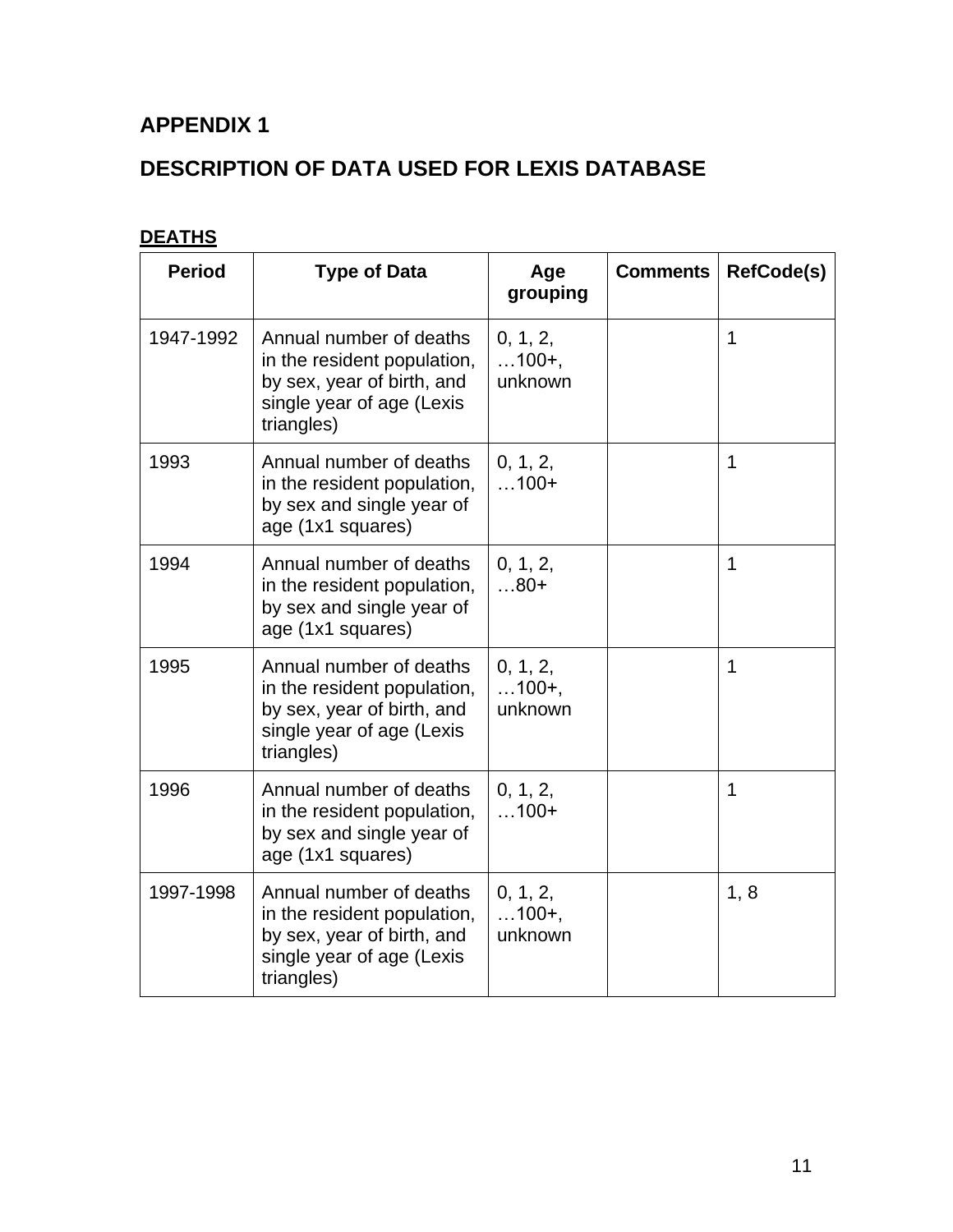## **DEATHS (CONTINUED)**

| Period    | Type of Data                                                                                                                    | Age<br>grouping                                                                               | Comments | RefCode(s) |
|-----------|---------------------------------------------------------------------------------------------------------------------------------|-----------------------------------------------------------------------------------------------|----------|------------|
| 1999      | Annual number of deaths<br>in the resident population,<br>by sex, year of birth, and<br>single year of age (Lexis<br>triangles) | Triangles:<br>0, 1, 2,<br>89.1x1:<br>90, 91, ,<br>$100+$                                      |          | 8          |
| 2000-2001 | Annual number of deaths<br>in the resident population,<br>by sex, year of birth, and<br>single year of age (Lexis<br>triangles) | 0, 1, 2,<br>$\dots$ 100+,<br>unknown                                                          |          | 8          |
| 2002-2003 | Annual number of deaths<br>in the resident population,<br>by sex, year of birth, and<br>single year of age (Lexis<br>triangles) | Triangles: 0,<br>1, 2,  100.<br>Period-<br>cohort: 100,<br>101, maxi-<br>mum age<br>attained. |          | 9          |
| 2004-2020 | Annual number of deaths<br>in the resident population,<br>by sex, year of birth, and<br>single year of age (Lexis<br>triangles) | Triangles:<br>0, 1, 2,<br>89.1x1:<br>90, 91, ,<br>$100+$                                      |          | 11, 17     |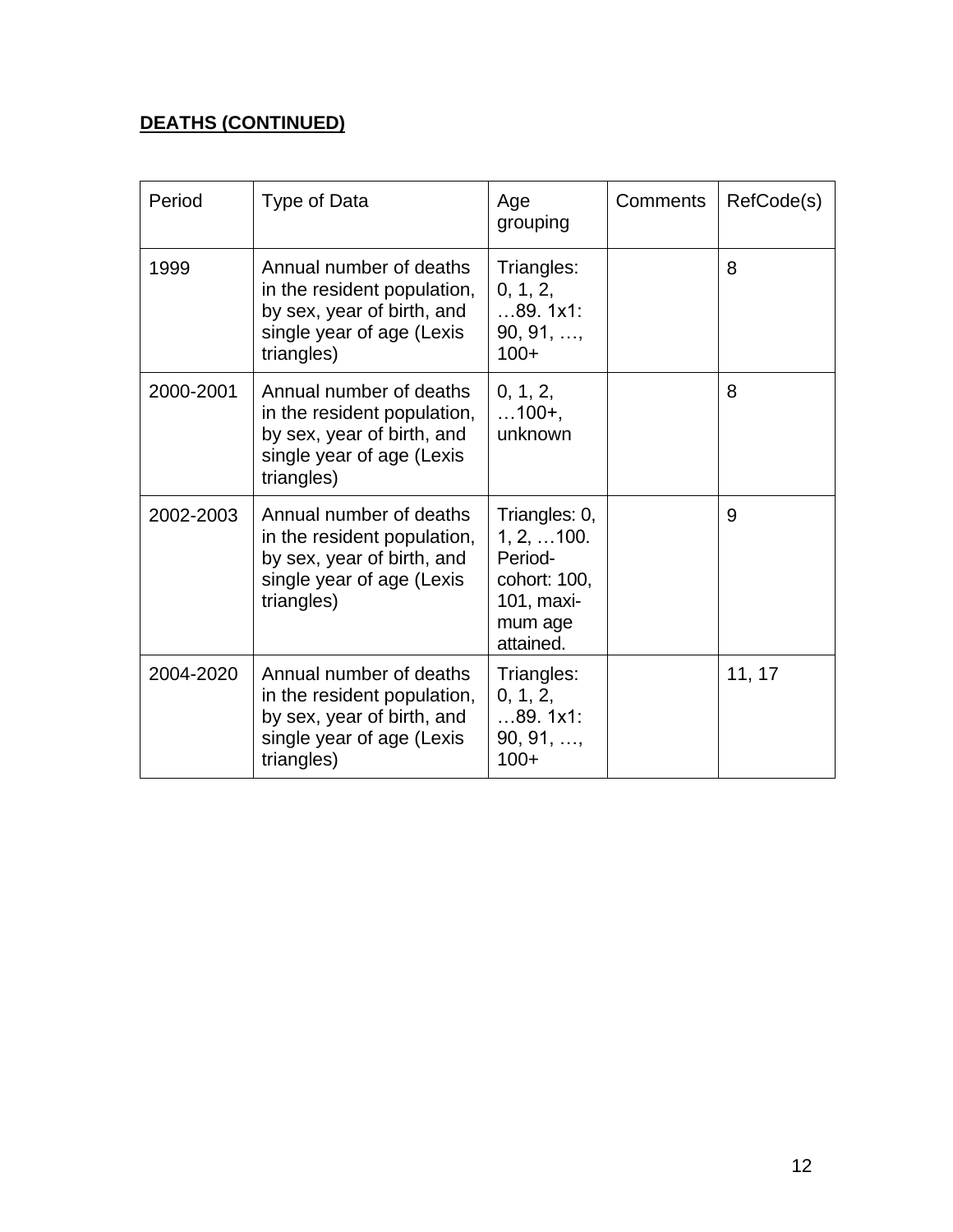## **POPULATION**

| <b>Period</b>          | <b>Type of Data</b>                                                                                                                             | Age<br>grouping         | <b>Comments</b>              | <b>RefCode(s)</b> |
|------------------------|-------------------------------------------------------------------------------------------------------------------------------------------------|-------------------------|------------------------------|-------------------|
| 1946                   | Census counts of population<br>by sex and single year of<br>age as of December 31 <sup>st</sup> .<br>Actually present (de facto)<br>population. | 0, 1, 2, 3,<br>$, 90+$  |                              | $\overline{2}$    |
| 1956                   | Census counts of population<br>by sex and single year of<br>age as of December 1 <sup>st</sup> .<br>Actually present (de facto)<br>population.  | 0, 1, 2, 3,<br>$, 90+$  |                              | $\overline{2}$    |
| 1960-<br>1964          | Annual population estimates<br>by sex and single year of<br>age as of December 31 <sup>st</sup> .<br>Actually present (de facto)<br>population. | 0, 1, 2, 3,<br>$, 100+$ | Post-<br>censal<br>estimates | 3                 |
| 1965-<br>1988,<br>1992 | Annual December 31 <sup>st</sup><br>resident population by single<br>year of age and sex                                                        | 0, 1, 2, 3,<br>$, 100+$ | Post-<br>censal<br>estimates | 3                 |
| 2001,<br>2011          | Annual December 31 <sup>st</sup><br>resident population by sex                                                                                  | 0, 1, 2, 3,<br>$, 100+$ | Post-<br>censal<br>estimates | 7,10              |
| $2012 -$<br>2020       | Annual December 31 <sup>st</sup><br>resident population by sex                                                                                  | 0, 1, 2, 3,<br>$, 100+$ | Post-<br>censal<br>estimates | 10, 18            |

# **BIRTHS BY SEX**

| <b>Period</b> | <b>Type of Data</b>                                               | Age<br>grouping | Comments   RefCode(s) |
|---------------|-------------------------------------------------------------------|-----------------|-----------------------|
| 1947-<br>2020 | Annual live birth counts by<br>sex in the resident<br>population. |                 | 4, 5, 6, 12,<br>15    |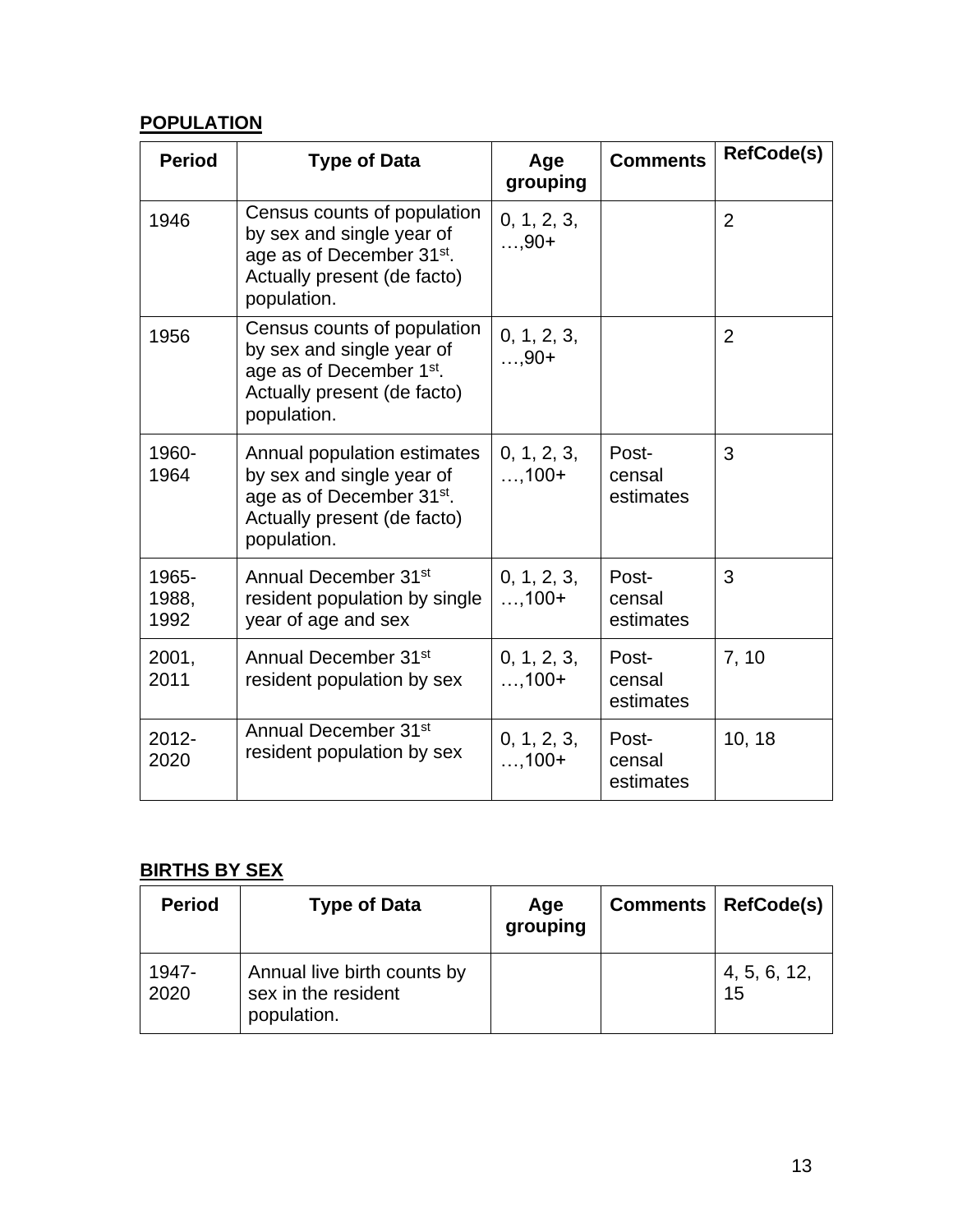# **BIRTHS BY MONTH**

**Type of data:** Quinquennial and annual live birth counts by month. **Period covered:** 1900, 1905, 1910, 1920, 1925, 1930, 1935, 1939-2020. **RefCode(s):** 13, 14, 16.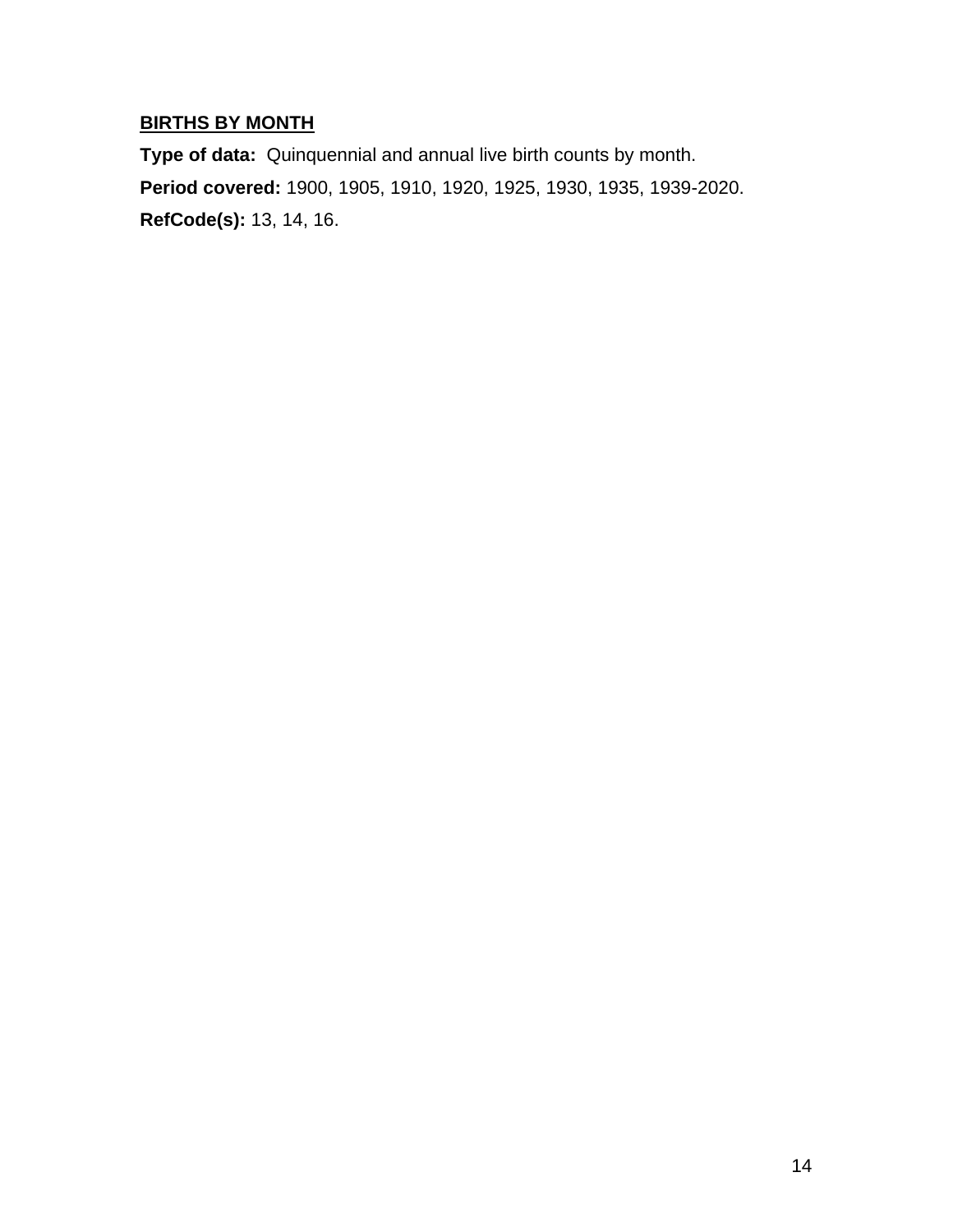# **APPENDIX 2**



**Figure 2.** Mortality rates for selected ages, Bulgaria, total population, 1947-2003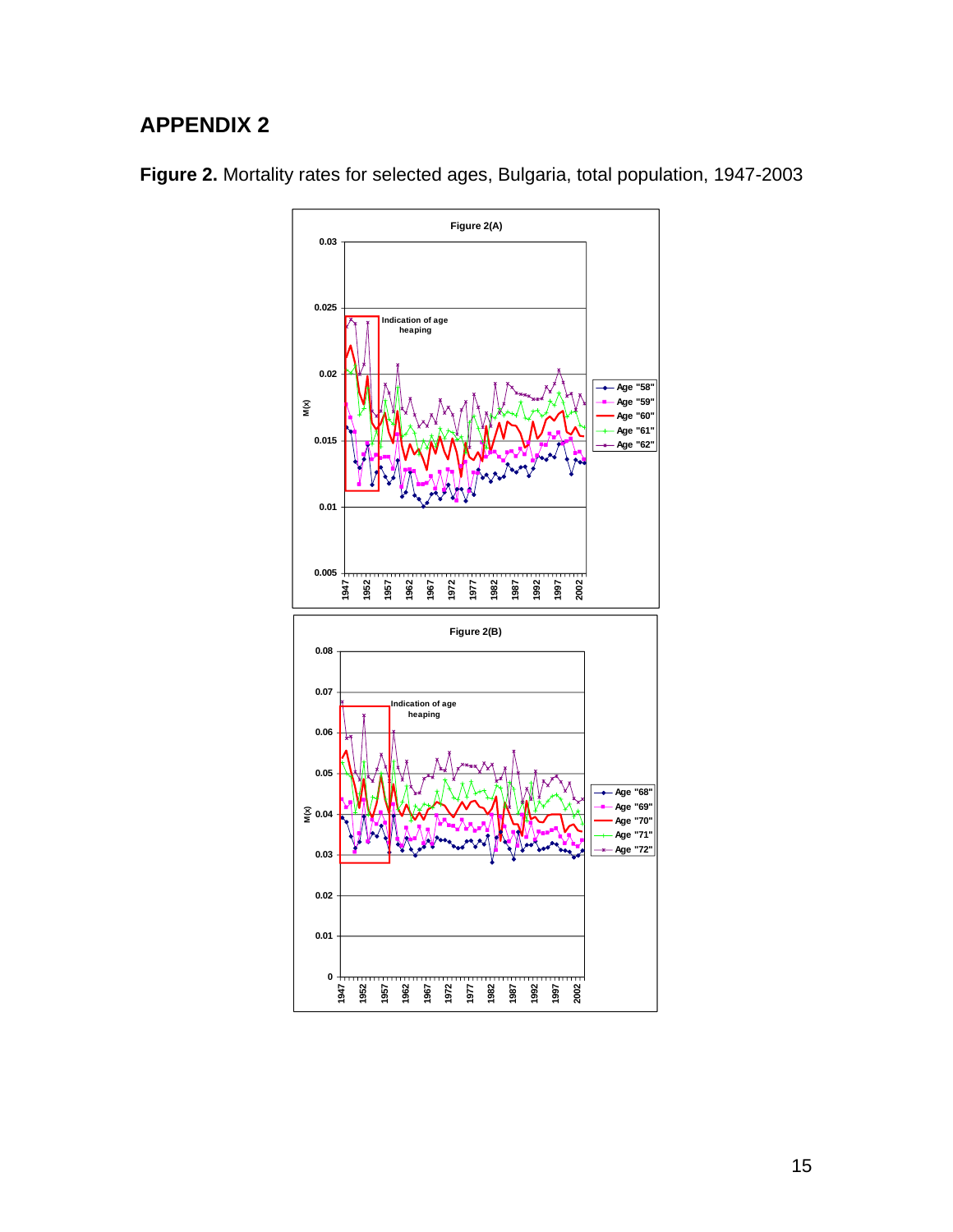**Figure 2 (continued).** Mortality rates for selected ages, Bulgaria, total population, 1947-2003